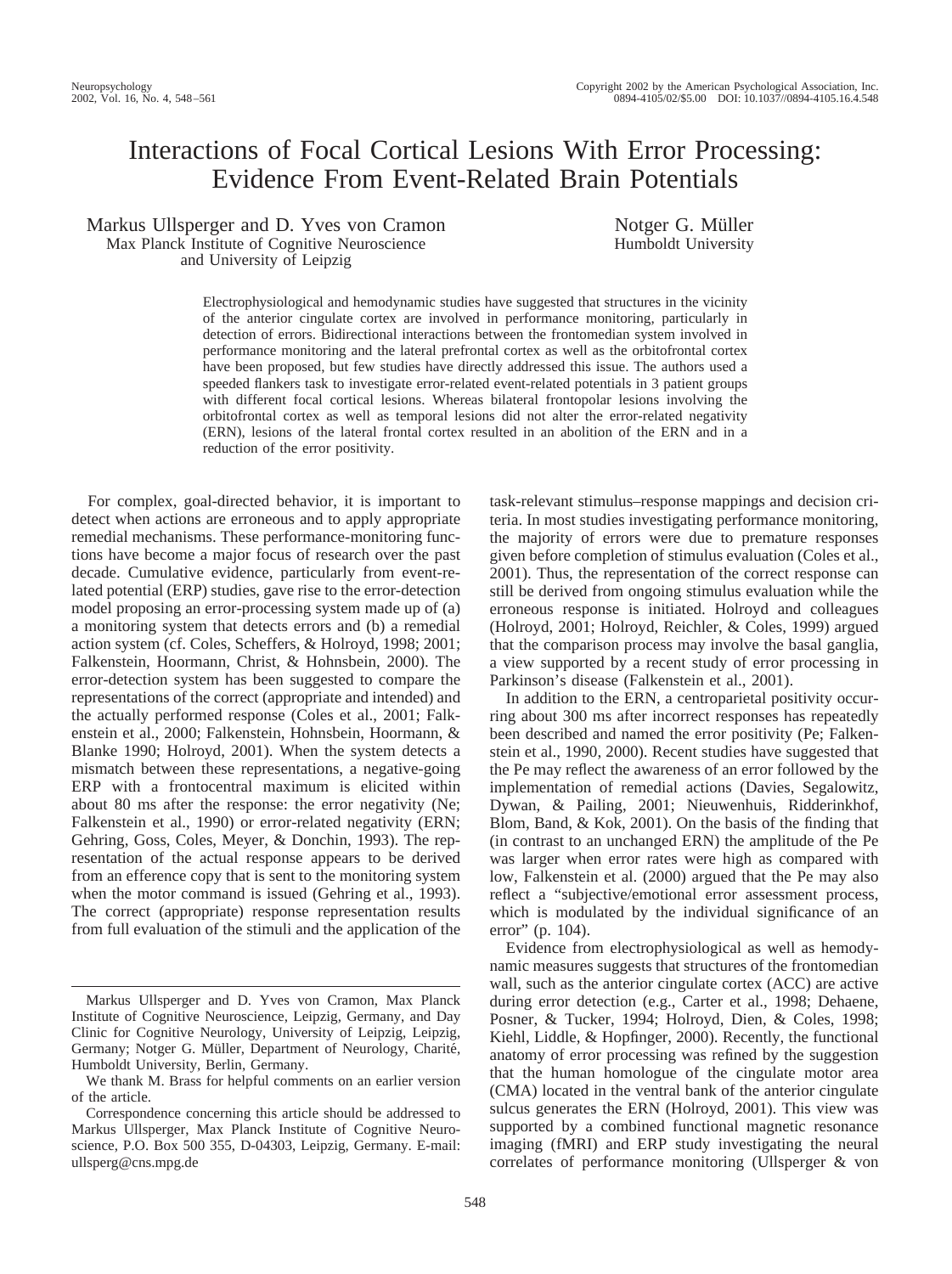Cramon, 2001). It was shown that the homologue of the CMA was most engaged during error processing.

The conflict-monitoring theory (Botvinick, Braver, Barch, Carter, & Cohen, 2001; Carter et al., 2000) differs to some extent from the error-detection model as described above. It suggests that the frontomedian cortices in the vicinity of the ACC "provide an on-line conflict signal, indicating the need to engage brain regions such as dorsolateral prefrontal cortex and inferior parietal cortex to implement strategic process" (Carter et al., 2000, p. 1947). However, concerning the generation of the ERN, the conflict-monitoring model provides assumptions similar to those of the error-detection model: It proposes that the CMA generates the ERN when "post-response conflict" arises, that is, when the representation of the actually performed response is in conflict with the appropriate response required by the task (Carter, 2001).

Although considerable knowledge about the error processing system has been gathered, its integration with other aspects of complex behavior and higher cognitive functions is still insufficient. The interplay of the frontomedian structures involved in error and performance monitoring with other cortices known to play important roles in complex cognitive functions is still poorly understood. Reciprocal influences among performance monitoring, affective and motivational processes, and control functions for resolving task requirements (task-set management) must be assumed to explain complex human behavior.

#### Interactions With the Lateral Prefrontal Cortex

Several lines of evidence have shown the significance of the lateral prefrontal cortex in working memory functions such as maintenance and manipulation of information (D'Esposito, Postle, & Rypma, 2000; Goldman-Rakic, 1996; Gruber & von Cramon, 2001; Müller, Machado, & Knight, in press; Petrides, 1996). In addition, functional neuroimaging studies have suggested an important role of the lateral prefrontal cortex in dealing with conflicts and interference (e.g., Carter et al., 2000; Hazeltine, Poldrack, & Gabrieli, 2000; MacDonald, Cohen, Stenger, & Carter, 2000; Zysset, Müller, Lohmann, & von Cramon, 2001). Furthermore, the functional connectivity of the prefrontal cortex with the ACC has been demonstrated in anatomical studies in primates (e.g., Barbas & Pandya, 1989; Bates & Goldman-Rakic, 1993) and in a study combining repetitive transcranial magnetic stimulation and positron emission tomography (PET; Paus, Castro-Alamancos, & Petrides, 2000; see also Paus, 2001).

Therefore, it is conceivable that the lateral prefrontal cortex interacts with performance monitoring in several ways. First, the lateral prefrontal cortex seems to be involved in the maintenance and manipulation of the mapping of sensory attributes on a set of responses by decision criteria (i.e., the task set; cf. Rogers & Monsell, 1995). In other words, it participates in task-set management processes (Zysset et al., 2001). These processes are required when response conflict must be resolved or remedial actions are necessary after errors; thus, they are closely linked to performance monitoring (Carter et al., 2000; Ullsperger & von Cramon, 2001). Second, the representation of the correct response, which is formed by ongoing stimulus evaluation on the basis of the task set, must be held in working memory for the comparison process proposed by the errordetection model. Therefore, it can be hypothesized that dysfunctions of the lateral prefrontal cortex lead to (a) problems with remedial actions during response conflict or after errors and (b) problems with the representation of the correct (appropriate) response, which may reduce the ability to detect errors. In fact, a recent study by Gehring and Knight (2000) demonstrated that lesions of the lateral prefrontal cortex interact with the electrophysiological correlates of error processing. In these patients, electrical brain activity—particularly the frontocentral negativity—was the same after errors as after correct responses.

## Interactions With Orbitofrontal Cortices

Recent studies (e.g., Luu, Collins, & Tucker, 2000; Luu & Tucker, 2001) have suggested an interaction of error detection (involving the caudal ACC) with limbic and paralimbic structures such as the orbitofrontal cortex and the rostral division of the ACC. The ERN amplitude was larger in participants who experienced high levels of subjective distress during errors than in participants with low negative affect (Luu, Collins, & Tucker, 2000). Furthermore, Tucker, Hartry-Speiser, McDougal, Luu, and deGrandpre (1999) provided evidence that potentials similar to the ERN are also generated in tasks that involve affective judgments. Recently, a close relationship between error processing and reward-related brain activity, particularly reinforcement learning, has been put forward (e.g., Holroyd, 2001; Holroyd et al., 1999; Schultz & Dickinson, 2000). Clinical studies have shown that patients with bilateral lesions of the orbitofrontal cortex have problems with performance monitoring: They are unable to deal with positive and negative consequences of actions (reward and punishment) and uncertainty (Bechara, Damasio, Tranel, & Damasio, 1997; Bechara, Tranel, Damasio, & Damasio, 1996). A further study provided evidence that lesions of the anterior orbitofrontal cortex were sufficient to produce a hypersensitivity to rewards and an insensitivity to punishments in a gambling task, whereas working memory functions were unaffected (Bechara, Damasio, Tranel, & Anderson, 1998).

An interesting question is which subprocesses of performance monitoring, particularly of error processing, are impinged on by orbitofrontal lesions. It seems conceivable that the detection of errors may induce an emotional response similar to that evoked by punishment. Therefore, it could be hypothesized that patients with orbitofrontal lesions develop an emotional insensitivity to their errors, although error detection itself may be intact. If the Pe reflects an emotional assessment of the error as proposed by Falkenstein et al. (2000), it may be reduced when the orbitofrontal cortex is damaged. The ERN as a correlate of error detection, however, may remain unaffected.

In contrast, two studies by Gehring and colleagues would suggest that the ERN also may be influenced by the sub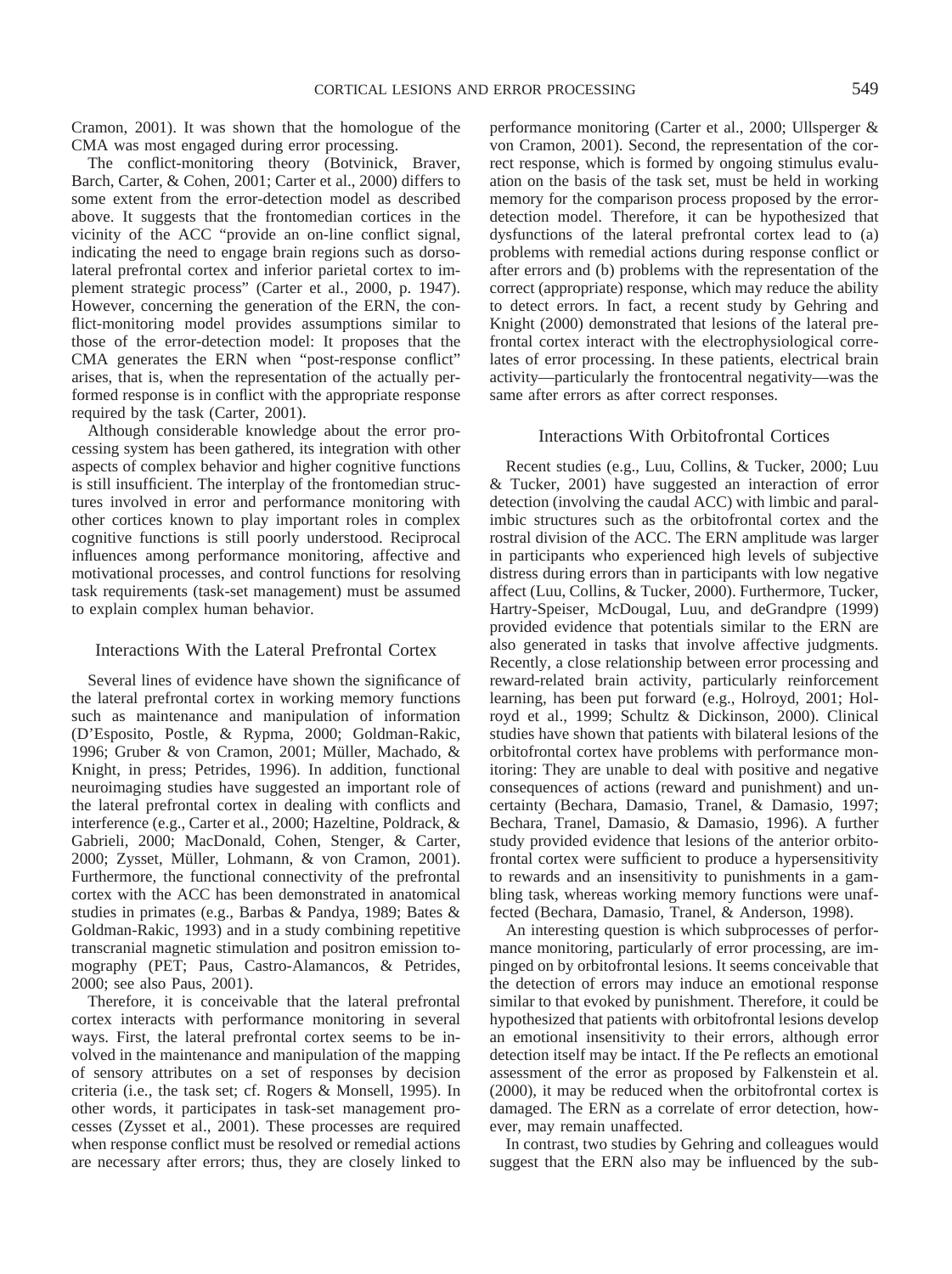jective significance of an error. It was shown that the ERN amplitude for accuracy instructions was significantly bigger than under speed conditions (Gehring et al., 1993). In addition, the ERN amplitude was larger in individuals with obsessive–compulsive disorders than in matched controls and correlated with symptom severity (Gehring, Himle, & Nisenson, 2000). It could be speculated that if errors lose their emotional significance after damage of the orbitofrontal cortex, the ERN might also be smaller.

The aim of the present study was to investigate the impact of lateral frontal, frontopolar–orbitofrontal, and temporal cortical lesions on the electrophysiological correlates of error processing, the ERN and the Pe, and thus to draw inferences on the functional role of the lesioned cortices in performance monitoring.

In patients with unilateral prefrontal cortex lesions, a replication of the findings reported by Gehring and Knight (2000) was expected—that is, similar waveforms of the response-locked ERPs in the time range of 0–100 ms after the response (i.e., the time range of the ERN) for correct and error trials. In addition, the present study aimed at extending these results by investigating the Pe, which had not been examined in this patient group before. If the ability to distinguish between correct and incorrect responses is compromised because of the lesion of the lateral frontal cortex, this might be reflected by a reduction or abolition of the Pe, because compromised error detection may also lead to problems with awareness and assessment of errors.

As pointed out above, in patients whose orbitofrontal and frontopolar cortex were damaged bilaterally, several hypotheses are plausible. If the Pe reflects an emotional assessment of errors, it should be reduced in amplitude in these patients On the other hand, findings by Falkenstein et al. (2000) would predict the ERN should be unaffected, and on the basis of the study of Gehring et al. (1993), an amplitude reduction of the ERN could be anticipated.

To our knowledge, no evidence for an involvement of temporal cortices in performance monitoring has been reported to date. Therefore, no specific hypotheses can be formulated for these patients who served as clinical controls.

#### Method

#### *Participants*

Three patient groups with different localized lesions took part in the study: (a) a group with unilateral lesions centered in the lateral frontal cortex ( $n = 7$ , mean age 50.7 years,  $SD = 11.3$ ), (b) a group with bilateral frontopolar lesions involving the orbitofrontal cortex  $(n = 6, \text{ mean age } 38.8 \text{ years}, SD = 9.5), \text{ and (c) a group with}$ unilateral temporal lesions  $(n = 6, \text{ mean age } 38.4 \text{ years},$  $SD = 11.7$ ). Demographic data, lesion side, description, and etiology are shown in Table 1. For illustration, T2 weighted magnetic resonance images of the lesions are depicted in Figure 1. Two healthy control groups, a younger  $(n = 9)$ , mean age 38.4 years,  $SD = 8.9$ ) and an older (*n* = 9, mean age 51.1 years,  $SD = 8.5$ ), participated in the study. The younger control group was age matched with the bifrontopolar and the temporal lesion groups, whereas the older control group was age matched with the patients with lateral frontal cortex lesions.

Informed consent was obtained from each participant before testing. The experiments complied with German legal requirements. Patients and control persons were paid for their participation.

# *Task*

A speeded modified flankers task known to produce response conflict and to yield high error rates was used (cf. Kopp, Rist, & Mattler, 1996). Participants had to respond as fast and as accurately as possible to a target arrow briefly presented in the center of the screen. When the target pointed to the right, the right button was to be pressed, and when the target pointed to the left, response with the left button was required. The target arrow was preceded by irrelevant flankers (arrows or neutral signs) displayed above and below the screen center. Thus, first the flankers appeared on the screen for 100 ms; then the target arrow was added to the picture. After another 30 ms, a blank screen was presented. The arrows were 0.46° tall and 1.08° wide, and the four flankers were presented 0.52° and 1.04° above and below the screen center. Flankers could point in the same direction as the target arrow (compatible trials, 30% of trials), in the opposite direction as the target arrow (incompatible trials, 30% of trials), or could have no direction information (neutral trials, 30% of trials). Compatible, incompatible, and neutral trials appeared in randomized order. When participants did not respond within 700 ms, a feedback ("respond faster") appeared on the screen for 710 ms; otherwise, the screen remained blank. The trial duration amounted to 1,540 ms. A total of 720 trials were presented, with five short breaks after each 120 trials.

## *ERP Data Collection*

Participants were seated in a dimly lit, electrically shielded chamber. The electroencephalograph (EEG) activity was recorded with Ag/AgCl electrodes mounted in an elastic cap (Electrocap International, Eaton, OH) from 29 scalp sites of the 10–20 system. Electrode labeling was based on the standard nomenclature described in Sharbrough et al. (1990). The ground electrode was positioned 10% of the distance between the two preocular points right to Cz. The vertical electrooculogram (EOG) was recorded from electrodes located above and below the right eye. The horizontal EOG was collected from electrodes positioned at the outer canthus of each eye. Electrode impedance was kept below 5  $k\Omega$ . The right mastoid was recorded as an additional channel. All scalp electrodes were referenced to the left mastoid and were re-referenced off line to linked mastoids. The EEG and EOG were recorded continuously with a band pass from DC to 30 Hz and were A–D converted with 16-bit resolution at a sampling rate of 250 Hz and stored on hard disc and CD-ROM for off-line analysis.

#### *ERP Data Analysis*

In a first step, the EEG epochs were scanned for muscular and large EOG artifacts. Whenever the standard deviation in a 200-ms interval exceeded 50  $\mu$ V, the epoch was rejected. In a second step, small horizontal and vertical EOG artifacts that were still present in the EEG signal were corrected by an eye movement correction procedure (Pfeifer, 1993) based on a linear regression method described by Gratton, Coles, and Donchin (1983). Finally, ERPs were separately averaged for correct and erroneous responses on incompatible trials and for correct responses on compatible trials (there were too few errors on compatible trials to obtain reliable ERPs from these trials). Late responses followed by the feedback "respond faster" were excluded from the average. The epochs were response locked and lasted from 100 ms before to 500 ms after the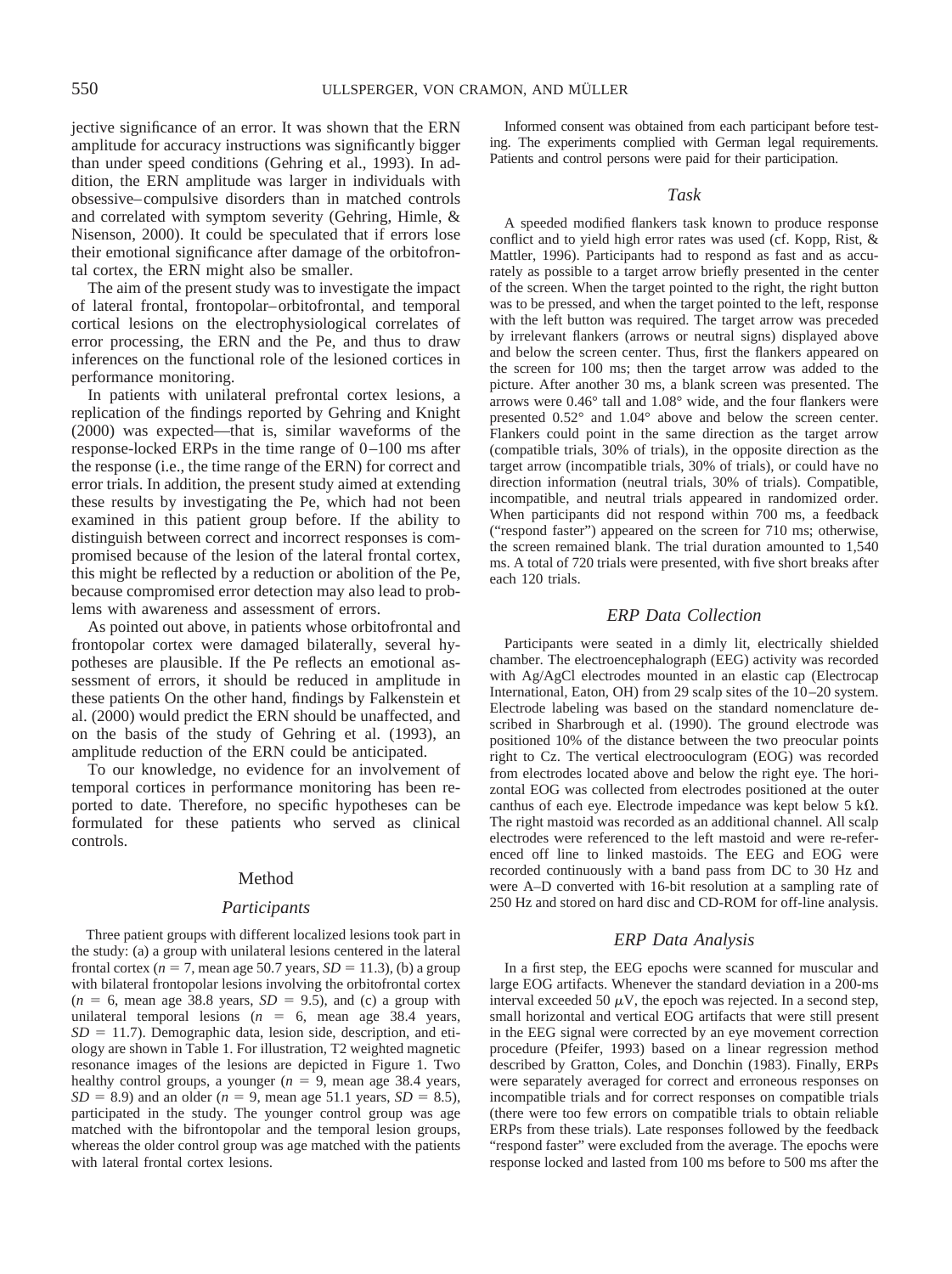| Patient ID                        | <b>Sex</b> | Age at test<br>(years) | Side of<br>lesion | Etiology    | Description of lesion                                                    |  |  |  |  |
|-----------------------------------|------------|------------------------|-------------------|-------------|--------------------------------------------------------------------------|--|--|--|--|
| Lateral frontal group             |            |                        |                   |             |                                                                          |  |  |  |  |
| 102                               | M          | 50                     | L                 | <b>MCAI</b> | Frontolateral, anterior insula                                           |  |  |  |  |
| 120                               | M          | 51                     | R                 | <b>MCAI</b> | Frontolateral, insula, anterior temporolateral                           |  |  |  |  |
| 237                               | M          | 60                     | L                 | MCAI        | Frontolateral, anterior insula                                           |  |  |  |  |
| 325                               | М          | 39                     | L                 | AVM         | Frontolateral, anterior insula                                           |  |  |  |  |
| 369                               | F          | 47                     | L                 | <b>MCAI</b> | Frontolateral, anterior insula                                           |  |  |  |  |
| 370                               | М          | 38                     | R                 | TBI         | Frontolateral, anterior temporolateral                                   |  |  |  |  |
| 403                               | М          | 70                     | L                 | <b>MCAI</b> | Frontolateral                                                            |  |  |  |  |
| Bifrontopolar-orbitofrontal group |            |                        |                   |             |                                                                          |  |  |  |  |
| 150                               | М          | 26                     | B                 | TBI         | Frontopolar, orbitofrontal                                               |  |  |  |  |
| 203                               | F          | 49                     | B                 | TU          | Frontopolar, orbitofrontal <sup>a</sup>                                  |  |  |  |  |
| 291                               | M          | 38                     | B                 | TBI         | Frontopolar, orbitofrontal                                               |  |  |  |  |
| 300                               | М          | 39                     | B                 | TBI         | Frontopolar, orbitofrontal                                               |  |  |  |  |
| 330                               | M          | 50                     | B                 | TBI         | Frontopolar, orbitofrontal                                               |  |  |  |  |
| 342                               | М          | 31                     | B                 | TBI         | Frontopolar, orbitofrontal                                               |  |  |  |  |
| Temporal group                    |            |                        |                   |             |                                                                          |  |  |  |  |
| 148                               | F          | 46                     | R                 | AN          | Anterior temporolateral <sup>b</sup>                                     |  |  |  |  |
| 252                               | М          | 45                     | L                 | TU          | Anterior temporolateral <sup>c</sup>                                     |  |  |  |  |
| 315                               | F          | 38                     | L                 | <b>HSE</b>  | Anterior temporolateral, insula                                          |  |  |  |  |
| 317                               | F          | 55                     | L                 | TBI         | Anterior temporolateral                                                  |  |  |  |  |
| 328                               | М          | 38                     | R                 | <b>MCAI</b> | Posterior temporolateral, insula,<br>occipitolateral, parietal operculum |  |  |  |  |
| 372                               | М          | 25                     | L                 | VI          | Anterior temporolateral <sup>d</sup>                                     |  |  |  |  |

Table 1 *Demographic and Lesion Data of the Three Patient Groups*

*Note.* ID = identification number; M = male; F = female; L = left; R = right; B = bilateral;  $MCAI$  = middle cerebral artery infarction;  $AVM$  = arteriovenous malformation; TBI = traumatic brain injury; TU = tumor;  $\angle A\hat{N}$  = aneurysm; HSE = herpes simplex encephalitis; VI = venous infarction.

<sup>a</sup> After resection of meningioma in the olfactory groove. <sup>b</sup> Ruptured aneurysm of right middle cerebral artery, spasm of M2.  $\degree$  After resection of astrocytoma up to 6 cm posterior from temporal pole. <sup>d</sup> VI following TBI.

response button press. The average voltages in the 100 ms preceding the response onset served as a baseline. Mean amplitude measures in given time windows (centered around the peaks of the ERN and the Pe) at the electrodes that spanned the region where the ERN and Pe are largest (F3, Fz, F4, FC3, FCz, FC4, C3, Cz, C4, P3, Pz, P4) were used for statistical analysis. Lateral electrodes for individuals from the temporal and the lateral frontal groups with lesions on the right side were switched so that F3, FC3, C3, and P3 corresponded to the side ipsilateral to the lesion (e.g., cf. Gehring & Knight, 2000). Because most errors were made on incompatible trials, the analysis of error processing was restricted to the comparison of correct and error trials within the incompatible condition. By subjecting the data to mixed-type analyses of variance (ANOVAs) with the between-subjects factor Group (two levels) and the within-subjects factors Response Type (two levels), Anterior–Posterior Dimension (four levels), and Lateral Dimension (three levels), data were tested as to whether or not the ERP amplitudes differed between correct and erroneous trials. Further, to test whether the ERPs were topographically different, the same ANOVA was conducted after rescaling such that amplitude differences between the two contrasted conditions were removed (McCarthy & Wood, 1985). All effects with more than one degree of freedom in the numerator were adjusted for violations of sphericity according to the formula of Huynh and Feldt (1970). To avoid reporting large amounts of statistical results not relevant for the issues under investigation, only main effects or interactions, including the Response Type factor, are reported here. Topographic scalp potential maps were generated using a two-dimensional spherical spline interpolation (Perrin, Pernier, Bertrand, & Echallier, 1989) and a radial projection from Cz, which respects the length of the median arcs.

In studies investigating the ERN, prestimulus and preresponse baselines were shown to differ between correct and incorrect responses (Hohnsbein, Falkenstein, & Hoormann, 1998; Morgan, Wenzl, Lang, Lindinger, & Deeke, 1992); therefore, a second analysis was conducted in which the baseline problem was avoided by measuring the amplitudes as the difference between the preceding positive peak and the peak of the ERN or the negativity following correct responses, respectively (cf. Falkenstein et al., 2000; Kopp et al., 1996). These amplitude measures at FCz were subjected to ANOVAs with the between-subjects factor Group (two levels) and the withinsubjects factor Response Type (two levels). We also obtained peak latencies of the ERN at FCz with respect to the response.

## Results

## *Behavioral Data*

# *Lateral Frontal Group*

Error rates did not differ significantly between the patient group with lateral frontal lesions ( $M = 11.62\%$ , *SEM* =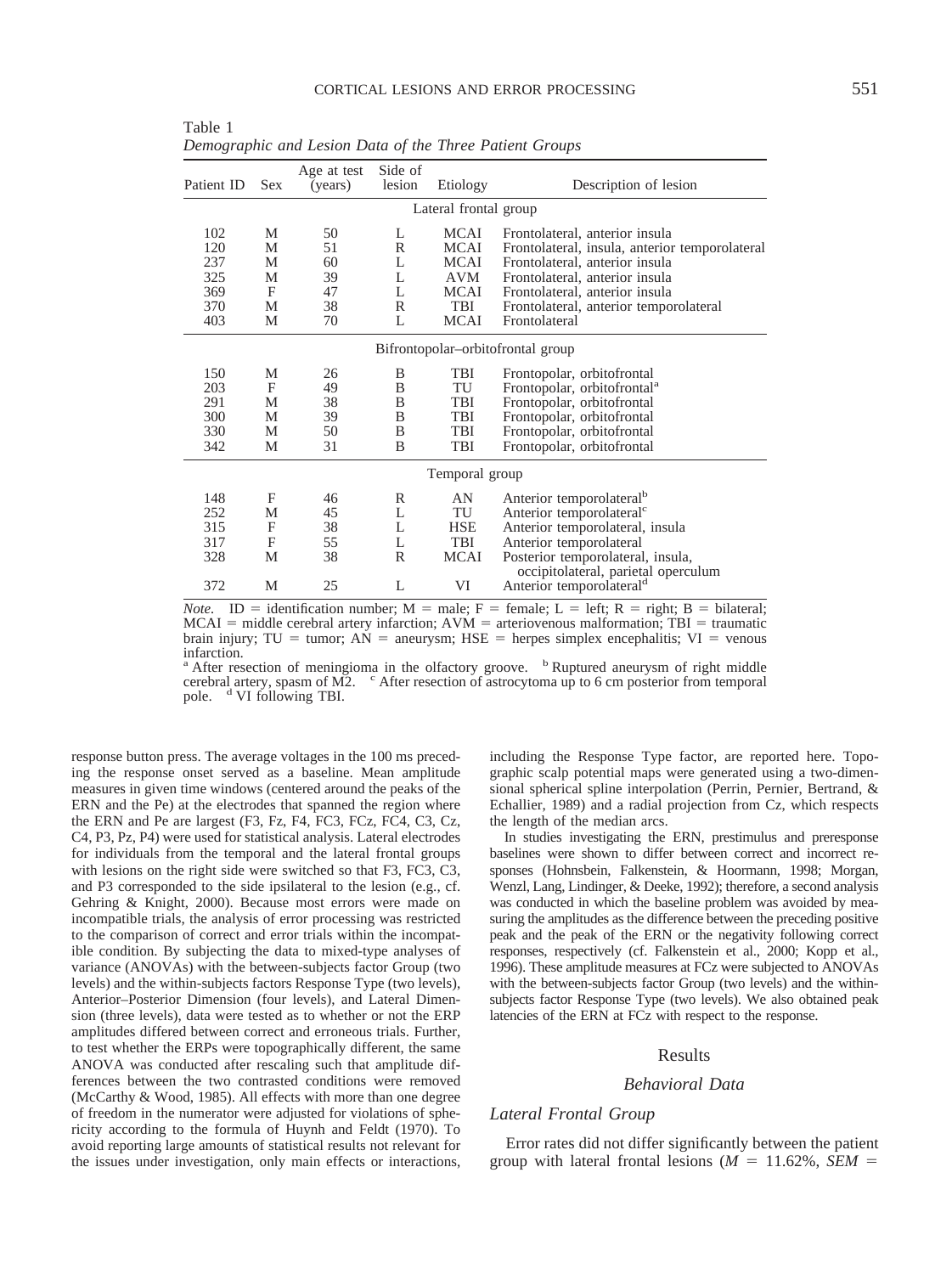

*Figure 1.* Axial slices of T2 weighted magnetic resonance images of each patient. The left hemisphere is oriented to the left on each image.

4.05) and the older control group ( $M = 7.99\%$ , *SEM* = 3.04);  $t(14) = .73$ ,  $p > .47$ . The reaction times (RTs) on correct and incorrect responses were longer in the patient group (for correct,  $M = 457.8$  ms,  $SEM = 12.8$ ; for incorrect,  $M = 359.8$  ms,  $SEM = 18.8$ ) than in controls (for correct,  $M = 405.3$  ms,  $SEM = 13.1$ ; for incorrect,  $M =$ 306.8 ms,  $SEM = 8.1$ ). This impression was confirmed by an ANOVA with the between-subjects factor Group (two levels) and the within-subjects factor Response Type (two levels), which revealed a main effect of group, *F*(1,  $14) = 9.84$ ,  $p < .01$ , and a main effect of response type,  $F(1, 14) = 140.87$ ,  $p < .01$ , but no interaction of these factors ( $p > .90$ ). The rate of late responses was significantly higher in the patient group ( $M = 12.1\%$ , *SEM* = 4.8) than in the controls ( $M = 0.8\%$ , *SEM* = 0.2,  $p < .05$ ).

# *Bifrontopolar Group*

Error rates were comparable across the two respective patient groups (for bifrontopolar,  $M = 7.85\%$ , *SEM* = 1.63; for temporal,  $M = 4.88\%$ ,  $SEM = 1.10$ ) and the young control group ( $M = 5.93\%$ , *SEM* = 0.99). *t* tests revealed no significant difference in error rates between the bifrontopolar patients and controls ( $p > .30$ ) or between the temporal group and the controls ( $p > .50$ ). The RTs of the patients with bifrontopolar lesions (for correct,  $M = 406.5$  ms, *SEM* = 16.7; for incorrect,  $M = 313.8$ , *SEM* = 12.4) were not significantly different from those of the control persons (for correct,  $M = 383.4$  ms,  $SEM = 6.1$ ; for incorrect,  $M =$ 295.4 ms,  $SEM = 8.9$ ) as revealed by an ANOVA with the factors Group (2 levels, between subjects)  $\times$  Response Type (2 levels, within subjects): No main effect of Group  $(p > .14)$  and no interaction with the Group factor  $(p > .14)$ .70) were obtained. A main effect for Response Type was revealed,  $F(1, 13) = 160.42$ ,  $p < .01$ , reflecting that in both groups the correct responses were slower than errors. The late response rate was  $M = 9.8\%$  (*SEM* = 7.4) in the bifrontopolar patient group and  $M = 0.8\%$  (*SEM* = 0.3) in the controls. However, the variance across the patients was very high in this regard; thus, the difference in late responses between the groups was not significant ( $p = .26$ ).

## *Temporal Group*

Patients with temporal lobe lesions showed a tendency to respond slower than the age-matched controls (RT correct,  $M = 411.7$  ms, *SEM* = 16.0; RT incorrect,  $M = 320.7$ ,  $SEM = 15.1$ ). The ANOVA gave rise to an almost significant main effect of group,  $F(1, 13) = 3.42$ ,  $p = .09$ , and a significant main effect of response type,  $F(1, 13) = 235.89$ ,  $p \leq 0.01$ . The temporal lobe patients showed a trend of producing more late responses  $(M = 3.2\%, SEM = 1.1)$ than the controls ( $p = .07$ ).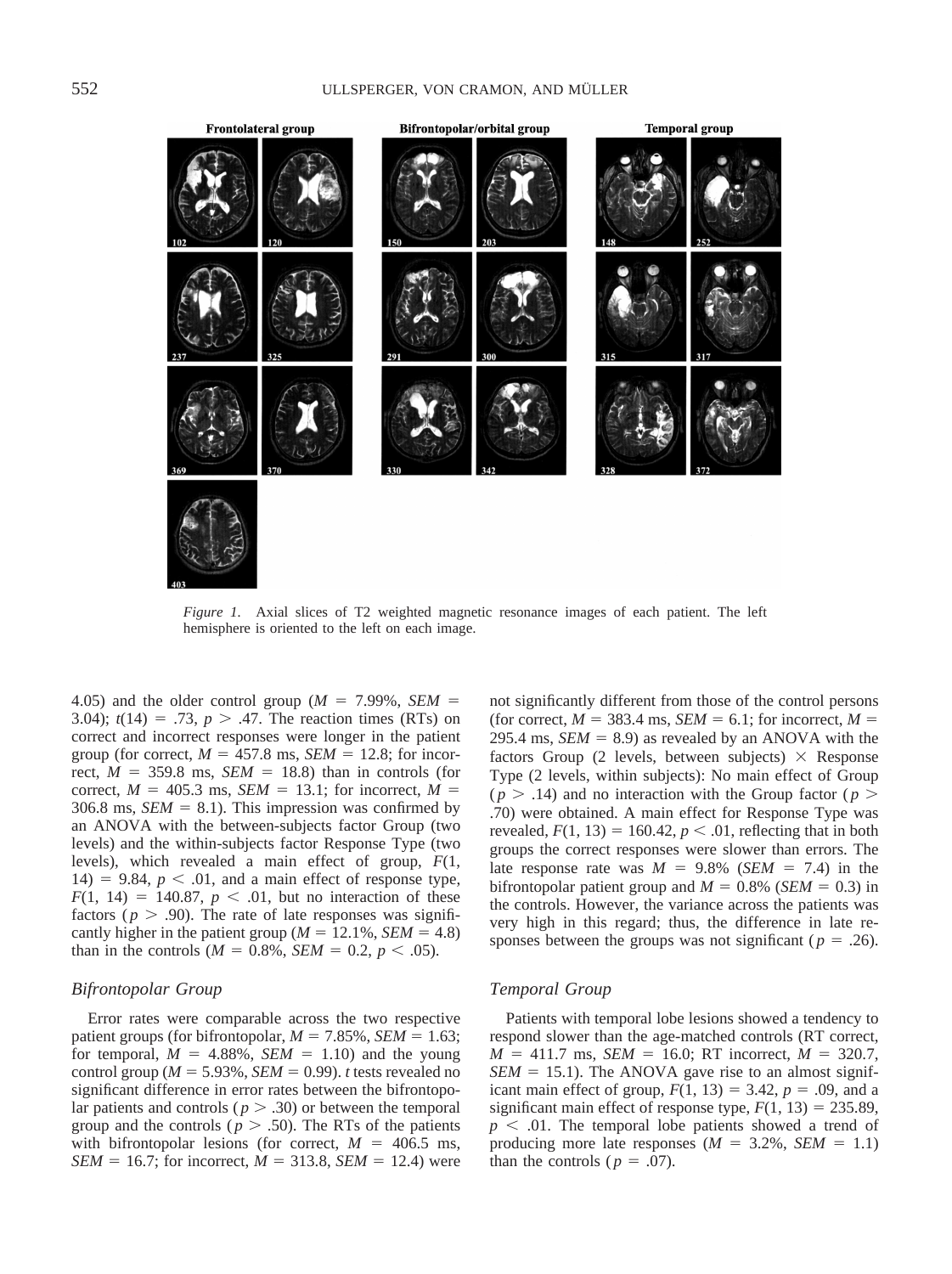# *Compatibility Effects*

To validate whether the different groups performed the task normally, the flanker compatibility effect was investigated. The distribution of error rates as well as the RTs for correct trials across the compatibility conditions are shown in Table 2. All patient groups showed the same compatibility effects as the control groups: Error rates and RTs were higher for incompatible than for compatible trials, and neutral trials were in between. We tested these findings using repeated-measure ANOVAs with the within-subjects factor Compatibility (three levels) and the between-subjects factor Group. The ANOVA for the frontolateral lesion patients and their controls gave rise to a main effect of Compatibility,  $F(2, 28) = 17.2$ ,  $p < .01$ , and no significant Compatibility  $\times$  Group interaction ( $p = .73$ ). The same findings were revealed by the ANOVAs for the bifrontopolar lesion group and their controls, main effect of Compatibility, *F*(2, 26) = 43.77,  $p < .01$  and of Compatibility  $\times$  Group,  $p =$ .93, as well as for the temporal lesion patients and the corresponding controls, main effect of compatibility, *F*(2,  $26) = 42.17$ ,  $p < .01$ , and of Compatibility  $\times$  Group,  $p = .32$ .

No significant effect of previous errors on accuracy or RTs in following trials was found in any of the patient or control groups. This was probably due to insufficient statistical power and the specific task.

# *ERP Results*

The grand mean waveforms of the ERPs for compatible correct, incompatible correct, and incompatible erroneous

Table 2 *Error Rates and Reaction Times (RTs) on Correct Trials for Compatible, Neutral, and Incompatible Trials*

|                      | Error rate $(\% )$  |            | $RT$ (ms) |            |
|----------------------|---------------------|------------|-----------|------------|
| Group                | M                   | <b>SEM</b> | M         | <b>SEM</b> |
|                      | Compatible trials   |            |           |            |
| Frontolateral        | 3.13                | 1.13       | 424.0     | 15.3       |
| Older controls       | 0.94                | 0.69       | 360.7     | 11.6       |
| Bifrontopolar        | 2.71                | 1.13       | 373.5     | 15.6       |
| Temporal             | 0.54                | 0.21       | 363.5     | 14.9       |
| Younger controls     | 1.15                | 0.41       | 339.1     | 4.8        |
|                      | Incompatible trials |            |           |            |
| Frontolateral        | 22.77               | 8.06       | 492.5     | 19.2       |
| Older controls       | 19.90               | 6.57       | 459.0     | 12.4       |
| <b>Bifrontopolar</b> | 16.67               | 3.21       | 445.5     | 17.8       |
| Temporal             | 11.22               | 1.80       | 462.3     | 18.0       |
| Younger controls     | 14.61               | 2.66       | 432.9     | 9.1        |
|                      | Neutral trials      |            |           |            |
| Frontolateral        | 8.97                | 3.45       | 459.9     | 13.3       |
| Older controls       | 3.13                | 2.05       | 408.4     | 13.1       |
| Bifrontopolar        | 4.17                | 1.39       | 408.3     | 17.5       |
| Temporal             | 2.90                | 1.44       | 414.9     | 17.4       |
| Younger controls     | 2.05                | 0.54       | 385.9     | 6.0        |
|                      |                     |            |           |            |

trials are depicted in Figure 2 for each group; the scalp topographies in the time window of the ERN are shown in Figure 3.

## *Frontolateral Group*

For the patient group with lateral prefrontal lesions, there was a negative peak—the ERN—on incompatible errors as well as a negative peak of similar size on compatible correct responses. The negativity on correct incompatible trials was larger than the ERN (Figure 2, left panel). In contrast, in the corresponding age-matched control group, the ERN had a larger amplitude than the negative deflection on correct (incompatible and compatible) trials. In both groups, in a later time range, from about 300 ms to 450 ms after the response, a positive deflection—the Pe—was found on error trials, however strongly reduced in the patient group. The mean peak latency of the ERN was  $78.2 \text{ ms } (SEM = 6.3)$  in the frontolateral group and 78.7 ms  $(SEM = 5.6)$  in the controls. A *t* test revealed no significant latency differences between the groups ( $p > .90$ ). To investigate differences in error processing, the amplitude data from the incompatible trials during an early and a late time window (capturing the ERN and the Pe time ranges) were subjected to mixed ANOVAs with the between-subjects factor Group and the within-subjects factor Response Type (correct, incorrect) and the topographical factors Anterior–Posterior Dimension and Lateral Dimension. The significant results are reported in Table 3 (upper panel).

*The ERN.* In the early time window, a significant interaction of Response Type  $\times$  Group was obtained. Inspection of the ERPs suggests that this interaction reflects a reduction of the ERN amplitude in frontolateral patients, whereas the negativity on correct incompatible trials is unchanged with respect to the control group. To test this notion, separate ANOVAs were calculated comparing the ERPs for each response type between the two groups. Although no significant group effect was found for incompatible correct trials, a trend for a main effect of group was observed for erroneous trials,  $F(1, 14) = 3.12$ ,  $p < .10$ . Furthermore, separate ANOVAs contrasting correct and erroneous incompatible trials were performed for each group. Although no response type effect was present in the frontolateral lesion group, the age-matched controls showed a trend for an ERP amplitude difference between correct and incorrect responses in the early time window,  $F(1, 8) = 4.45$ ,  $p < .10$ .

To investigate the effect of flanker compatibility (reflecting response conflict and uncertainty) on response monitoring, we subjected the ERP data from correct compatible and correct incompatible trials to an ANOVA with the factors Group, Compatibility, Anterior–Posterior Dimension, and Lateral Dimension. A significant interaction of Compatibility and Anterior–Posterior Dimension was revealed, *F*(3,  $42) = 6.44$ ,  $p < .01$ ; furthermore, there was a trend for a main effect of compatibility,  $F(1, 14) = 3.14$ ,  $p < .05$ , reflecting a larger amplitude of the negativity on incompatible corrects as compared with compatible ones. Post hoc tests revealed the largest difference at frontocentral electrodes,  $F(1, 28) = 5.06$ ,  $p < .05$ . To test whether the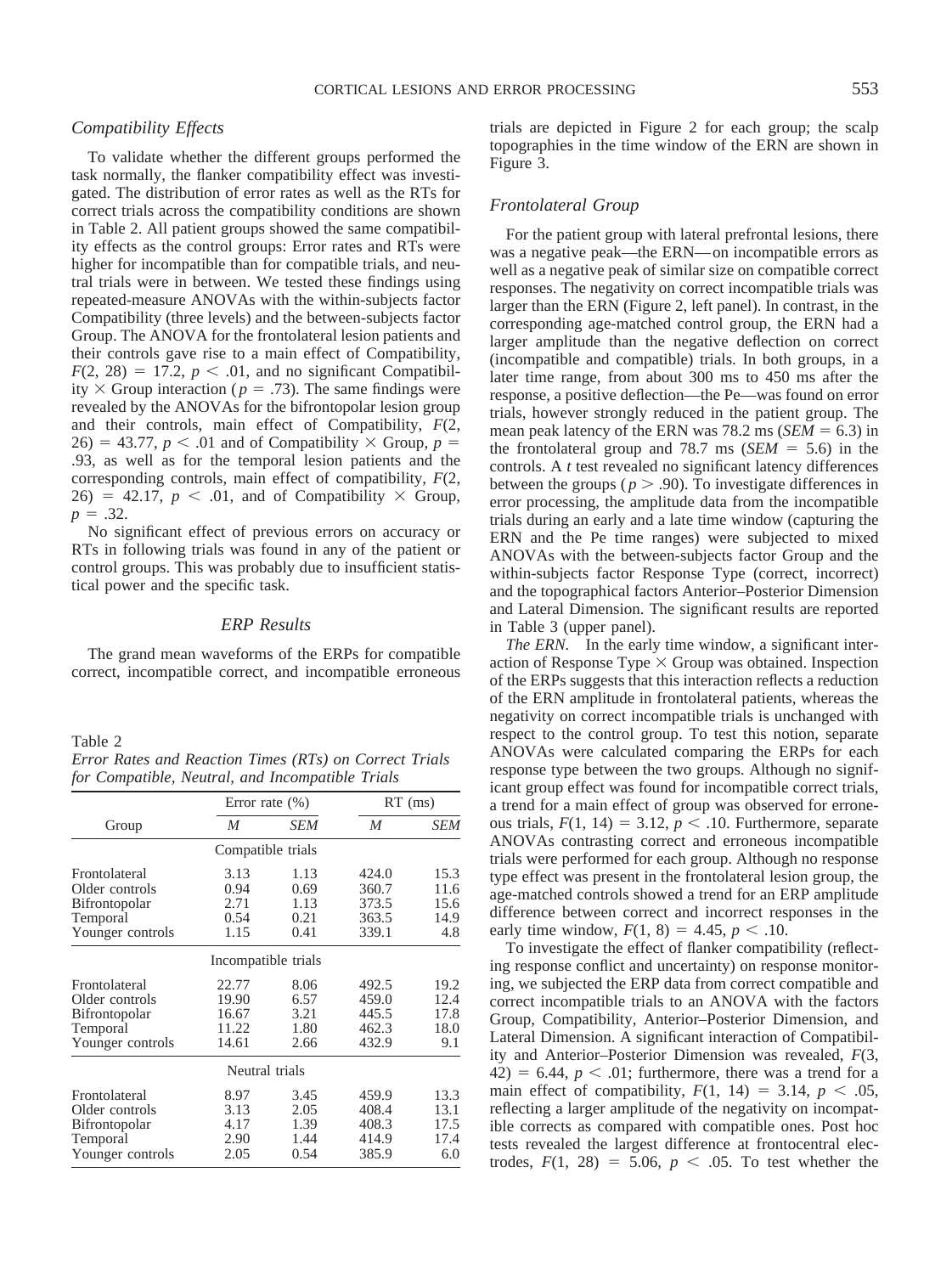

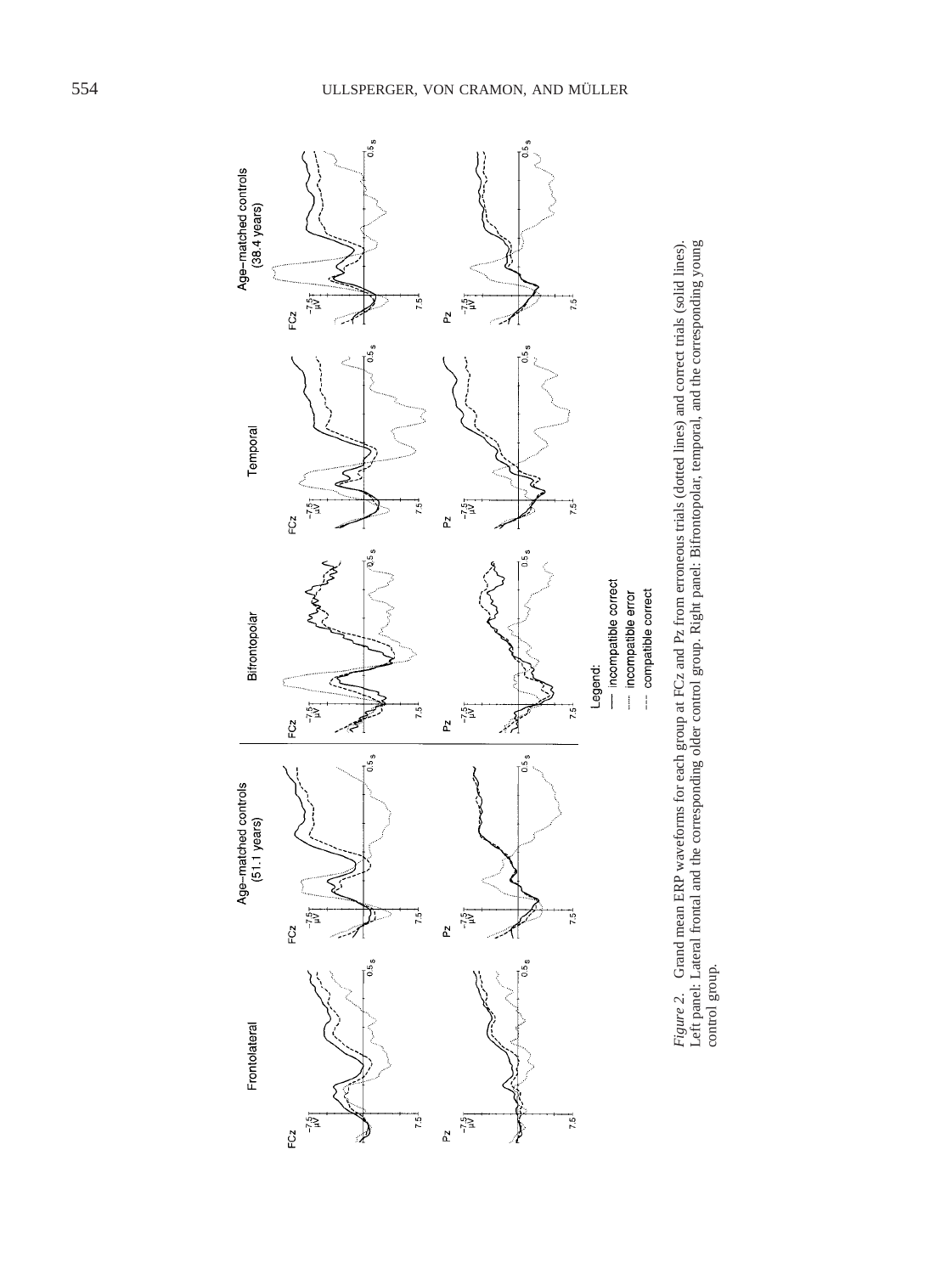

*Figure 3.* Topographical scalp potential distribution from each group in a time range from 50 ms to 115 ms after errors (upper row) and correct responses (lower row). Left panel: Lateral frontal and the corresponding older control group. Right panel: Bifrontopolar, temporal, and the corresponding young control group. Anterior direction: Top.

interaction with Anterior–Posterior Dimension reflected a topographical difference, the same ANOVA was performed on the amplitude-normalized data (McCarthy & Wood, 1985), revealing a significant interaction of Compatibility  $\times$ Anterior–Posterior Dimension,  $F(3, 42) = 18.48$ ,  $p < .01$ .

*Peak amplitudes at FCz.* The amplitudes of the negativity following the response at FCz measured relative to the preceding positive peak are depicted on Figure 4. As pointed out in the Method section, this measurement of the ERN peak amplitude avoids the baseline problem (Falkenstein et al., 2000; Kopp et al., 1996). To contrast the ERN on erroneous and the negativity on correct incompatible trials, an ANOVA was performed with the factors Group and Response Type. It gave rise to a significant main effect of Response Type,  $F(1, 14) = 10.83$ ,  $p < .01$ , and a Response Type  $\times$  Group interaction,  $F(1, 14) = 7.24$ ,  $p \le$ .05. This interaction was examined using the Tukey honestly significant difference test performed on an alpha level of .05. Although the amplitude of the negativity on correct incompatible trials did not differ significantly between groups (frontolateral patients,  $M = 6.12 \mu V$ ; controls,  $M = 7.24 \mu V$ ; minimum significant difference  $= 5.13$ ), the ERN was significantly larger in the control group than in the frontolateral patients (frontolateral patients,  $M = 6.86 \mu V$ ; controls,  $M = 14.62 \mu V$ ; minimum significant difference  $= 7.67$ ). Moreover, separate follow-up ANOVAs for each group revealed a significant main effect of Response Type in the control group,  $F(1, 8) = 18.44$ ,  $p < .01$ , but no such effect in the frontolateral patient group ( $p > .68$ ). These results suggest that when the lateral prefrontal cortex was damaged, the ERN was reduced to the amplitude of the negativity following correct responses. In separate ANOVAs, we also tested the influence of Compatibility on the amplitude of the negativity following correct responses. There was a main effect of Compatibility found for the patient group,  $F(1, 6) = 7.96$ ,  $p < .03$ , suggesting that the amplitude on incompatible trials was larger than on compatible ones. This effect was absent for the controls  $(p > .20)$ .

*The Pe.* The ANOVA contrasting the ERPs for correct and erroneous incompatible trials in the late time window revealed a main effect of Response Type, reflecting that in both groups a Pe was present on erroneous trials (cf. Table 3, upper panel). This fact was supported by ANOVAs performed separately for both groups revealing significant main effects of Response Type: frontolateral group, *F*(1, 8) = 16.42,  $p < .01$ ; controls,  $F(1, 8) = 41.24$ ,  $p < .01$ . Moreover, the Response Type  $\times$  Group interaction and a trend for the Response Type  $\times$  Lateral Dimension interaction were found. The follow-up ANOVA for correct incompatible trials revealed neither a main effect of nor an interaction with the factor Group, suggesting that the late ERPs on correct trials did not differ significantly between frontolateral patients and their controls. In contrast, the ANOVA for erroneous trials gave rise to a main effect of group, *F*(1,  $14) = 4.80, p < .05$ , reflecting that the Pe was present in both groups but lower in amplitude for the patients. Post hoc contrasts were performed to examine the interaction with Lateral Dimension and revealed that in both groups, the ERPs in the late time window differed most at midline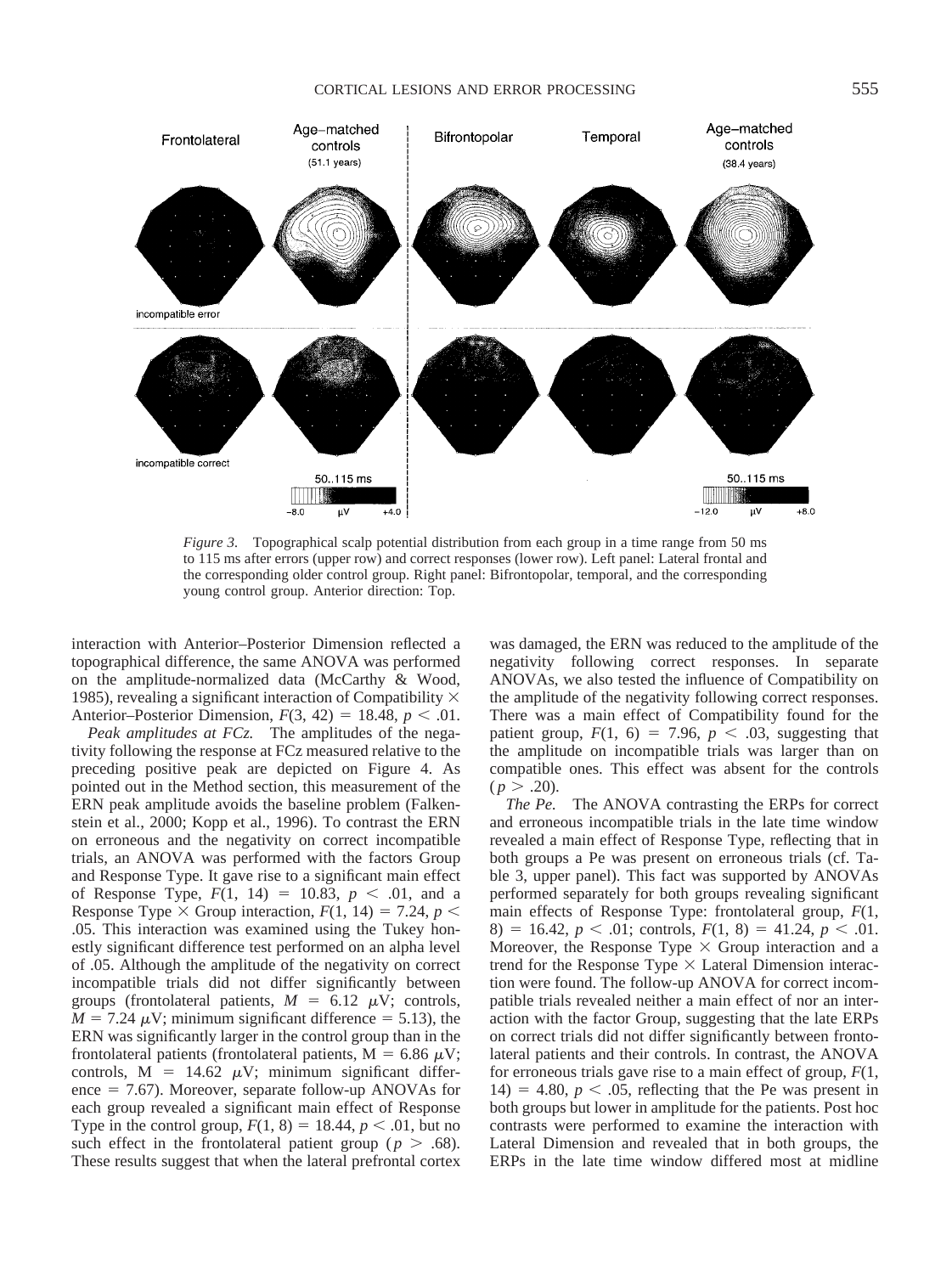Table 3 *Results of the Mixed Analysis of Variance Performed for the Mean Amplitude Measures*

|                            |       | $50 - 115$ ms                             | 300-450 ms |            |
|----------------------------|-------|-------------------------------------------|------------|------------|
| Factor                     | df    | F                                         | df         | F          |
|                            |       | Frontolateral group versus older controls |            |            |
| Group                      |       |                                           |            |            |
| Response                   |       |                                           | 1, 14      | 50.36***   |
| Response $\times$ Group    | 1, 14 | 4.74**                                    | 1, 14      | 8.83**     |
| Response $\times$ Lateral  |       |                                           | 2, 28      | $3.66*$    |
|                            |       | Bifrontopolar group versus young controls |            |            |
| Group                      |       |                                           |            |            |
| Response                   | 1, 13 | 12.98***                                  | 1, 13      | 33.23**    |
| Response $\times$ Group    |       |                                           |            |            |
| Response $\times$ Ant/Post | 3, 39 | 5.50**                                    |            |            |
| Response $\times$ Ant/Post |       |                                           |            |            |
| $\times$ Group             |       |                                           | 3, 39      | $4.00**$   |
| Response × Lateral         | 2, 26 | 17.29***                                  |            |            |
| Response × Ant/Post        |       |                                           |            |            |
| $\times$ Lateral           | 6, 78 | $6.55***$                                 |            |            |
|                            |       | Temporal group versus young controls      |            |            |
| Group                      |       |                                           |            |            |
| Response                   | 1, 13 | $5.56**$                                  | 1, 13      | 30.57***   |
| Response $\times$ Group    |       |                                           |            |            |
| Response $\times$ Ant/Post | 3, 39 | $4.90**$                                  | 3, 39      | $10.45***$ |
| Response $\times$ Lateral  | 2, 26 | $9.45***$                                 | 2, 26      | $6.04***$  |
| Response $\times$ Ant/Post |       |                                           |            |            |
| $\times$ Lateral           | 6,78  | $5.25***$                                 |            |            |

*Note.* Dashes represent nonsignificant results. Ant/Post  $=$  anterior–posterior dimension.

 $* p \leq .10.$  \*\*  $p < .05.$  \*\*\*  $p < .01.$ 

electrodes,  $F(1, 14) = 48.03$ ,  $p < .01$ . The Response Type  $\times$  Lateral Dimension interaction was also present when the data were subjected to the same ANOVA after amplitude normalization,  $F(2, 28) = 6.76$ ,  $p < .01$ , suggesting a topographical difference between the late ERPs on correct and erroneous trials.

## *Bifrontopolar Group*

As can be seen in Figure 2, patients with bifrontopolar and orbitofrontal lesions as well as the corresponding agematched control group showed an ERN after incorrect responses. A smaller negative wave of similar latency was also elicited on correct trials (incompatible as well as compatible) in both groups. In the late time range, the error positivity (Pe) is visible for erroneous but not for correct responses in the patients as well as the controls. The peak latencies of the ERN at FCz did not differ significantly between the patient  $(M = 80.0 \text{ ms}, \text{SEM} = 6.3)$  and the control ( $M = 79.1$  ms,  $SEM = 6.0$ ) groups ( $p > .91$ ).

*The ERN.* The results of the ANOVA examining the effect of Response Type in the bifrontopolar and control groups can be found in Table 3 (middle panel). No significant main effect of Group nor a Group  $\times$  Response Type interaction were observed, suggesting that the early electrophysiological correlates of response monitoring did not differ between the groups. Several significant interactions of Response Type and topographical factors were investigated by post hoc comparisons, revealing that the ERP difference between erroneous and correct incompatible trials was largest at the midline electrodes FCz,  $F(1, 13) = 16.25, p < .01$ , and Cz,  $F(1, 13) = 24.95$ ,  $p < .01$ . The same ANOVA performed on amplitude-normalized data gave rise to the interactions Response Type  $\times$  Anterior–Posterior Dimen-



*Figure 4.* Peak amplitudes of the negativity following incompatible erroneous (the error-related negativity) and correct responses at FCz for all groups.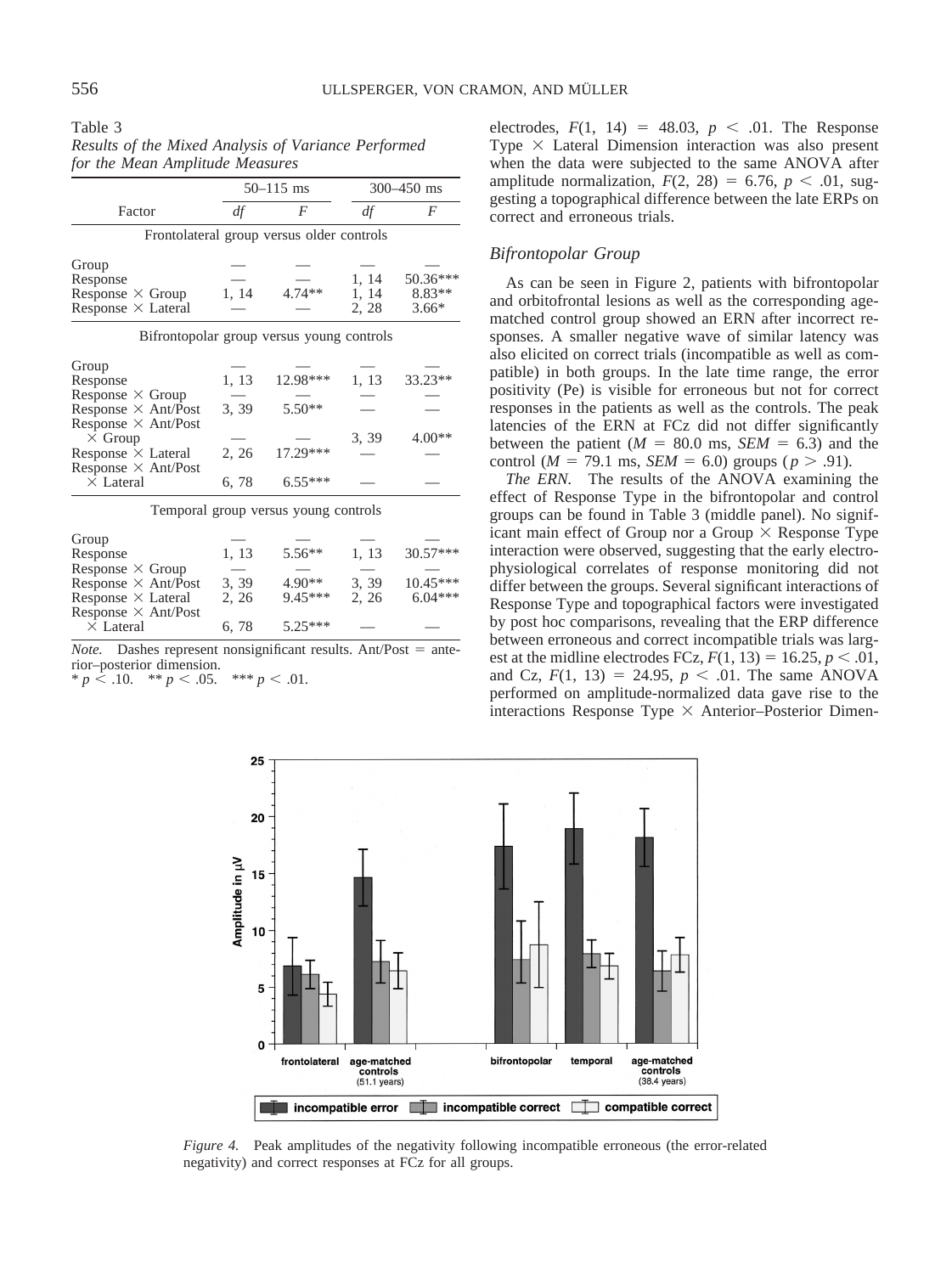sion,  $F(3, 39) = 6.22$ ,  $p < .01$ , Response Type  $\times$  Lateral Dimension,  $F(2, 26) = 13.50, p < .01$ , and Response Type  $\times$  Anterior–Posterior  $\times$  Lateral Dimension,  $F(6, \cdot)$ 78) = 8.49,  $p < .01$ , suggesting a topographical difference in ERP scalp distribution between correct and incorrect responses. The ANOVA examining the influence of compatibility on the ERPs following correct responses revealed neither amplitude nor topography differences and no Group effects.

*Peak amplitudes at FCz.* The ANOVA contrasting the peak amplitudes (cf. Figure 4) of the negativity on correct and incorrect incompatible trials revealed a main effect of Response Type,  $F(2, 26) = 18.42$ ;  $p < .01$ . There was no main effect of and no interaction with the Group factor. In a further ANOVA contrasting correct incompatible and compatible trials, no main effects or interactions of the factors Group and Compatibility were obtained. This supports the above-mentioned findings that the early electrophysiological correlates of response monitoring did not differ between these groups.

*The Pe.* In the late time window, in addition to the main effect of Response Type, a Response Type  $\times$  Anterior– Posterior Dimension  $\times$  Group was obtained. To test whether this interaction reflected a group difference in the Pe, separate follow-up ANOVAs for correct and erroneous trials were performed. There was a trend for a Group  $\times$ Anterior–Posterior Dimension interaction only for erroneous trials,  $F(3, 39) = 3.77$ ,  $p < .06$ ; no such interaction was obtained for correct trials ( $p > .86$ ). The same interaction was significant when amplitude-normalized data from error trials were subjected to the same ANOVA,  $F(3, 39) = 4.36$ ,  $p < .05$ , suggesting a topographical difference in scalp distribution of the Pe between the groups. As can be seen in Figure 5, depicting the mean amplitude in the late time window at midline electrodes, the Pe was focused more anteriorly in the bifrontopolar patients than in the controls.



*Figure 5.* Mean amplitudes of the error positivity Pe at midline electrodes in the bifrontopolar and the age-matched control group.

# *Temporal Group*

In patients with temporal lobe lesions, errors also elicited an ERN as well as a Pe (Figure 2). The latency of the ERN at FCz amounted to  $M = 70.7$  ms (*SEM* = 8.5) and did not differ significantly from the peak latency in the corresponding control group ( $p > .58$ ). As in the controls, at FCz a smaller negative deflection similar to the ERN was observed for correct trials.

*The ERN.* The mixed ANOVA testing the effects of Response Type in the temporal and the control groups gave rise to a main effect of Response Type and interactions of Response Type with both topographical factors (cf. Table 3, lower panel). No Response Type  $\times$  Group interaction was found, suggesting that the groups did not differ with respect to the ERPs for correct and incorrect responses. Follow-up comparisons were performed to further investigate the interactions with the topographical factors. They revealed that the amplitude difference between the ERPs on correct incompatible trials and the ERN was largest at FCz, *F*(1, 13) = 8.14,  $p < .05$ , and Fz,  $F(1, 13) = 11.78$ ,  $p < .01$ . When the ANOVA was performed on the data after amplitude normalization, the same topographical interactions were found, reflecting differences in scalp distribution of the ERPs for correct and incorrect incompatible trials: Response  $\times$  Anterior–Posterior Dimension,  $F(3, 39) = 5.92$ ,  $p < .01$ ; Response  $\times$  Lateral Dimension,  $F(2, 26) = 8.45$ ,  $p \leq 0.01$ ; Response  $\times$  Anterior–Posterior Dimension  $\times$ Lateral Dimension,  $F(6, 78) = 4.51$ ,  $p < .01$ . The ANOVA contrasting incompatible and compatible correct trials did not reveal any significant main effects of Group or Response Type and no interactions with these factors, such that no effect can be claimed of Compatibility on response monitoring of correct responses.

*Peak amplitudes at FCz.* The peak amplitude data at FCz for temporal patients and their controls, measured as the difference of the preceding positive deflection and the negative deflection after the response, are visible in Figure 4. No significant group differences were found when contrasting correct and erroneous incompatible responses. As expected, there was a main effect of Response Type,  $F(1, 13) = 27.04$ ,  $p < .01$ , reflecting that the ERN is also significantly larger in temporal lesions than the negativity following the correct responses. The ANOVA contrasting compatible and incompatible correct trials did not reveal significant effects or interactions of Group or Compatibility  $(p > .80)$ .

*The Pe.* As shown in Table 3 (lower panel), in the late time window the ANOVA examining correct and erroneous incompatible trials revealed no main effect of and no interactions with the factor Group. The main effect of Response Type suggests that temporal lesion patients also had a Pe. The interactions of Response type with Lateral Dimension and Anterior–Posterior Dimension factors were investigated in follow-up comparisons, revealing that the largest difference between correct and incorrect trials was at parietal electrodes, with the maximum at Pz,  $F(1, 13) = 51.31$ ,  $p <$ .01. The interactions of Response Type and topographical factors were also obtained for amplitude-normalized data: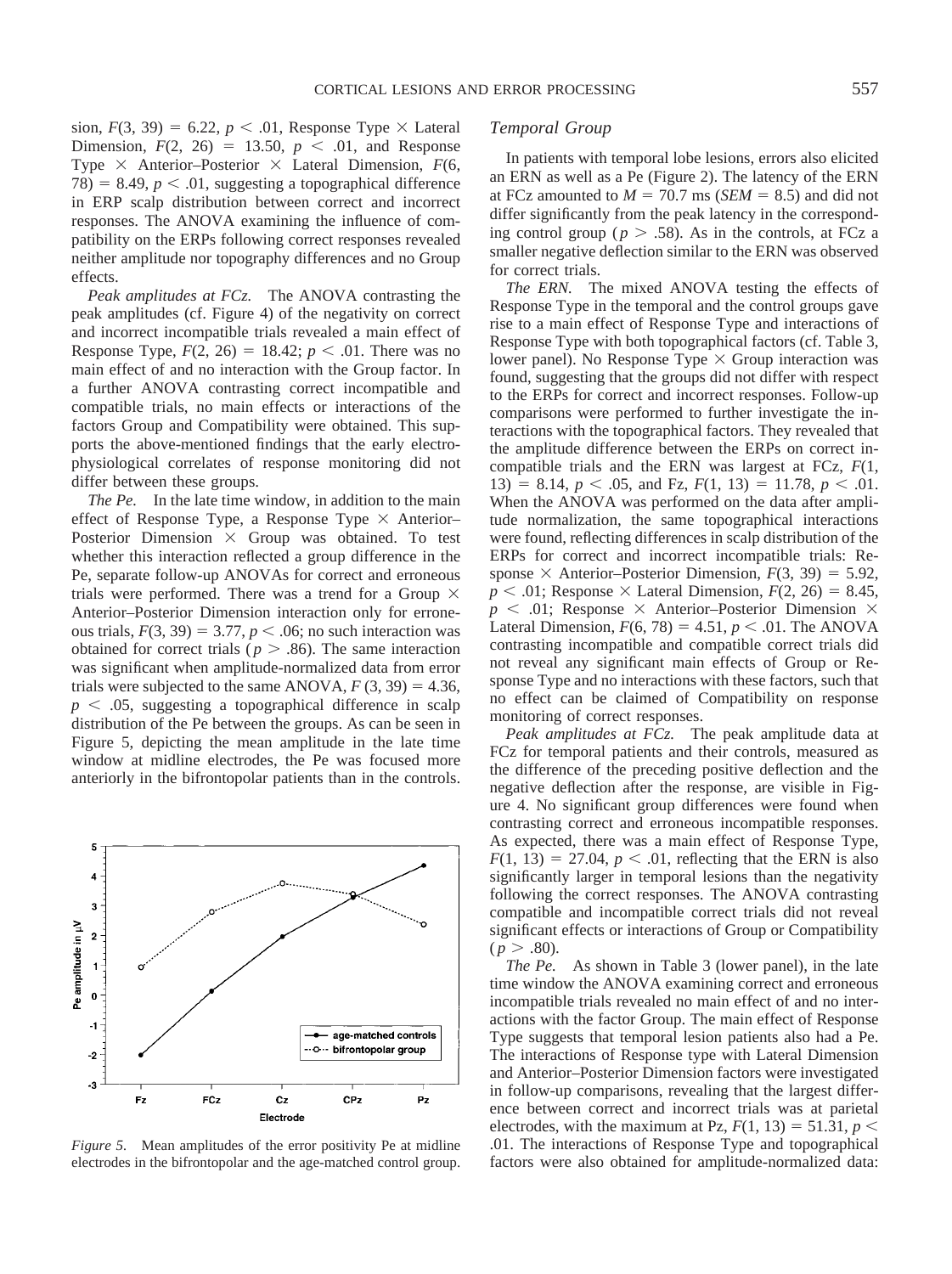Response  $\times$  Anterior–Posterior,  $F(3, 39) = 9.25$ ,  $p < .015$ ; Response  $\times$  Lateral Dimension,  $F(2, 26) = 6.35$ ,  $p < .01$ ; Response  $\times$  Anterior–Posterior  $\times$  Lateral Dimension,  $F(6, 6)$  $78) = 2.42, p < .05.$ 

## Discussion

The results in the lateral frontal cortex group replicated and extended the findings by Gehring and Knight (2000): In the time window of the ERN, the ERPs on correct and incorrect trials did not differ. In addition, our results show a smaller Pe amplitude in the patient group than in matched controls. In contrast to Gehring and Knight (2000), who reported an amplitude increase for the negativity following correct responses and an unaffected ERN, our results suggest that the ERN amplitude was reduced, whereas the amplitude of the negativity on correct trials was comparable to the one in controls. When interpreting these findings, one first has to find whether the negativities in response-locked ERPs to correct and incorrect responses reflect similar processes or not (cf. Coles et al., 2001). If yes, the amplitude difference between both conditions is the most critical aspect of the results across groups. If, however, the scalp topographies of the ERPs differ between correct and incorrect responses, at least partly different underlying neural processes must be assumed. Then, only the absolute amplitude of the ERN can be compared between groups; that is, it would be very difficult—if not impossible—to interpret lesion effects on the amplitude difference between correct and error trials. In our data set, we found topographical differences between the two response types in all groups except for the frontolateral lesion patients and the older control group. Thus, one cannot claim that neural processes immediately after the response differ qualitatively with respect to the response type in these two groups. What process could be reflected in an ERN-like wave that is also present after correct responses? One could speculate that this process is an ongoing conflict about whether the response was correct or not. This view was indirectly supported by a study demonstrating an increase of the ERN amplitude in late responses, in which higher conflict about the correct response can be assumed (Luu, Flaisch, & Tucker, 2000). Within the error-detection framework, this would be the case when the comparison process is disturbed (see below). In the nomenclature of the response conflict model, the response conflict would continue even after the response and would change to "post-response conflict" (Carter, 2001). One may speculate further that the time needed to resolve (pre-) response conflicts depends on the type of task. It seems conceivable that the task used by Gehring and Knight (2000; a cue determining the target had to be held in memory and the correct task set had to be selected for the correct response) involved a larger working memory load and more task-set management processes than the flanker task as used in the present study. This could explain why (postresponse) conflict and its putative ERP correlate—the negativity on correct responses—were higher in the Gehring and Knight study. This view could also explain why, in the frontolateral patients, the negativity on correct incompatible

trials was larger than in correct compatible ones (which do not involve high response conflict). An explanation derived from the conflict-monitoring theory for this latter finding in the patient group could be suggested: It might be due to a reduced attentional contrast between the central target arrow and the flankers, resulting in increased response conflict. In other words, the frontolateral patients might have been less able to focus on the target stimulus such that the response priming from flanker signals would be enhanced. On incompatible trials, the response priming from the flankers would compete with the correct response, whereas on compatible trials, the flanker signal would facilitate the correct response and reduce conflict. Alternatively, one might also speculate that in patients with lateral frontal lesions the response conflict persisted longer than in younger patients and controls rather than increasing because of problems with attentional contrast. This could also explain why we did not find any amplitude differences of the negativity on correct compatible and correct incompatible trials in the younger groups: In these participants, the conflict might have been completely resolved before the response was issued.

It seems that unilateral lesions of the lateral frontal cortex render the generators of the ERN unable to distinguish between correct and erroneous responses. Interestingly, the ERN scalp distribution did not differ between patients and controls; specifically, it was not changed at lateral frontal electrodes (covering the lesion site). This supports the notion that the lateral frontal cortex is not directly involved in the electrical generation of the ERN but has rather an indirect, modulating effect on error detection. How can detection of errors be disrupted? As pointed out by Coles et al. (2001), either the representation of the correct response or the representation of the actually performed response may be disturbed. The representation of the correct response arises from an ongoing evaluation of the stimuli and application of the rules from the currently relevant task set. It is conceivable that the lateral prefrontal cortex might be involved in several ways: The relevant task set must be maintained and the stimulus representations must be manipulated according to the mapping rules. Furthermore, the resulting representation of the correct response must be maintained for comparison with the actually performed response. The lateral prefrontal cortex has been shown to be engaged in maintenance and manipulation of information (D'Esposito et al., 2000; Goldman-Rakic, 1996; Gruber & von Cramon, 2001; Müller et al., in press) and in task-set related management functions (MacDonald et al., 2000; Ullsperger & von Cramon, 2001; Zysset et al., 2001), which may be disturbed when the lateral prefrontal cortex is damaged. The prolongation of the RTs as well as the increase in late responses in the frontolateral group could reflect difficulties in applying the stimulus–response mapping rules (i.e., the task set) and in establishing the correct response representation. An incomplete representation of the correct response would make error detection difficult, which is reflected in a lower amplitude of the ERN, and may also be accompanied by an ERN-like wave on correct trials (Coles et al., 2001; Scheffers & Coles, 2000).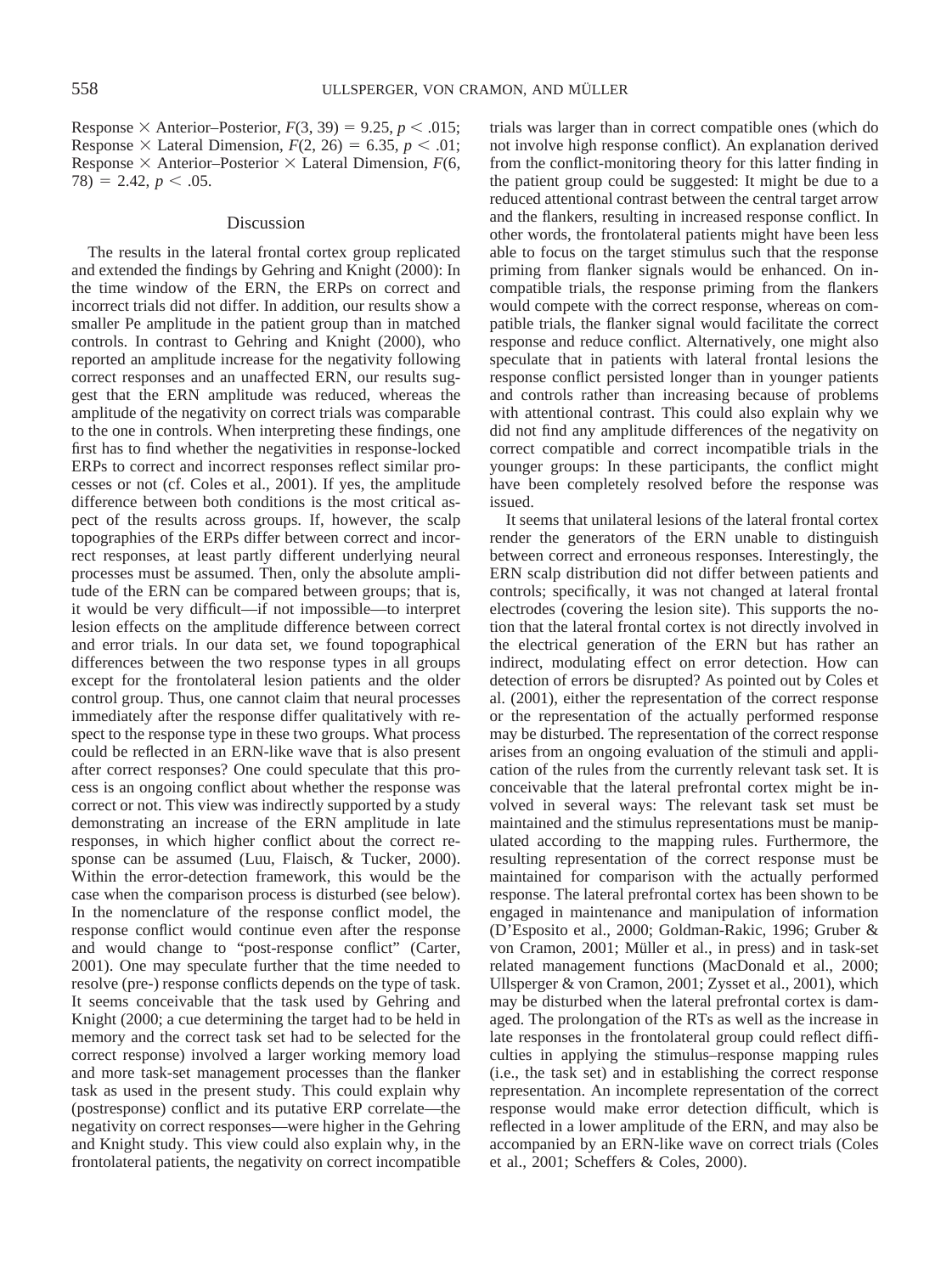If errors cannot be properly detected, the alerting error signal is less reliable, and resulting processes such as awareness and assessment of the error must also be affected. This could explain why the Pe amplitude is reduced in the frontolateral group. Consistent with these considerations, Gehring and Knight (2000) reported that remedial actions after errors were partly disturbed in patients with lateral prefrontal lesions. However, the mere presence of the Pe indicates that errors must have been detected to some extent—though less reliably than in healthy controls. One explanation might be the unilaterality of the lateral prefrontal lesions, such that the error-detection system received input from at least one healthy frontal lobe and could function on a suboptimal level. It would be interesting to follow the question of whether bilateral frontal lesions have even larger effects (i.e., abolition of the Pe). We did not find significant differences in performance according to whether the erroneous response was ipsi- or contralateral to the lesion. It might be interesting to investigate in future studies whether the ERN results vary with the laterality of stimuli and responses.

Our data suggest that lesions in frontopolar and anterior orbitofrontal cortices as well as in temporal cortices do not significantly interfere with performance monitoring. It seems that the frontomedian generator of the ERN was not influenced by these lesions. Only the maximum of the Pe was localized more anteriorly in the bifrontopolar group as compared with controls. Also, behavioral performance did not differ between the young patient groups and their healthy controls. This finding was expected for the temporal group and supports the idea that the temporal lobes are not largely involved in performance monitoring.<sup>1</sup>

However, the findings for the patients with bifrontopolar– orbitofrontal lesions were not entirely in accordance with the hypotheses. As pointed out at the beginning of this article, previous research has suggested a role of the orbitofrontal cortex regarding the affective and motivational input to performance monitoring (e.g., Bechara et al., 1997, 1998; Luu & Tucker, 2001; Tucker et al., 1999). However, generation of the ERN was not affected, and the maximum of the Pe was only shifted anteriorly but not significantly reduced (Figure 5). Although a topographical difference suggests at least partly different underlying neuronal processes, it can only be speculated that different scalp distribution of the Pe could reflect a change in the emotional assessment of the committed errors. The presence of an unaffected ERN suggests that the generation of this component is not strongly dependent on input from the anterior orbitofrontal cortex. It is interesting to note that Swick et al. (2001) reported an abolition of the ERN in three patients with lesions of the orbitofrontal cortex, which is not consistent with our findings. However, it seemed that in their patients, lesions extended into the pregenual ACC and subcallosal area (BA 24a, 24b, 25). In contrast, the entire anterior cingulate as well as subcallosal cortex was spared in all patients who participated in the present study. Lesions of the rostral, particularly pregenual ACC and subcallosal cortex, have been shown to reduce or abolish the ERN (Segalowitz, Davies, Pailing, & Stemmer, 2000; Swick et

al., 2001; Swick & Turken, 2000). Thus, anatomical and functional integrity of the emotional subdivision of the ACC itself (cf. Bush, Luu, & Posner, 2000) seems to play an important role for the generation of the ERN. According to primate studies, limbic input to the caudal ACC, including the CMA, is indirect through the pregenual ACC and subcallosal area (BA 24a, 24b, 25; Morecraft & van Hoesen, 1998; Paus, 2001). Our results suggest that the rostral ACC rather than the orbitofrontal cortex may be the most relevant structure for emotional input to the error-detection system. Future studies should address whether the influence of the orbitofrontal cortex on the awareness and assessment of errors and the consequences on motivation, affect, and possibly long-term strategic adjustments is larger when accuracy is directly coupled to reward and punishment (Bechara et al., 1998; Dikman & Allen, 2000; Gehring et al., 1993).

Finally, in the young patients as well as in their controls we did not find ERP differences between compatible and incompatible correct responses. Performance data suggest that the task was slightly easier for the young groups than for the older participants, particularly for the frontolateral patients. In other words, they might have had enough time to resolve response conflict before the correct response was issued. Therefore, response conflict or uncertainty probably did not continue over the response and did not influence response-locked ERPs.

# Conclusion

The present study provides further support for the strong functional interconnection of the lateral prefrontal cortex and the cingulate motor area in monitoring behavior. In addition, a third system involved in the generation of the Pe must be assumed.

Furthermore, it was demonstrated that frontopolar and anterior orbitofrontal as well as temporal cortices have little influence on error detection and on its early electrophysiological correlate, the ERN. A hint for a role of the orbitofrontal cortex in emotional assessment of errors was provided by topographic changes of the Pe.

However, it remains unclear why the performance of patients whose electrophysiological correlates of error processing are disturbed shows only minor or no changes, as was the case in this and other patient studies investigating performance monitoring (Gehring et al., 2000; Gehring & Knight, 2000; Segalowitz et al., 2000; Swick et al, 2001). The investigation of error awareness, its behavioral reflection, and its relationship to the Pe will be important topics to study for a better understanding of how people make and correct errors. In sum, the results suggest that performance

<sup>&</sup>lt;sup>1</sup> Note that the temporal lesions did not affect the temporoparietal junction area, which was shown to be important for the generation of the P3b (e.g., Knight & Scabini, 1998). Therefore, it seems plausible that the Pe—a component with similarities to the P3b (Davies et al., 2001; Falkenstein et al., 2000)—was unaffected in these patients.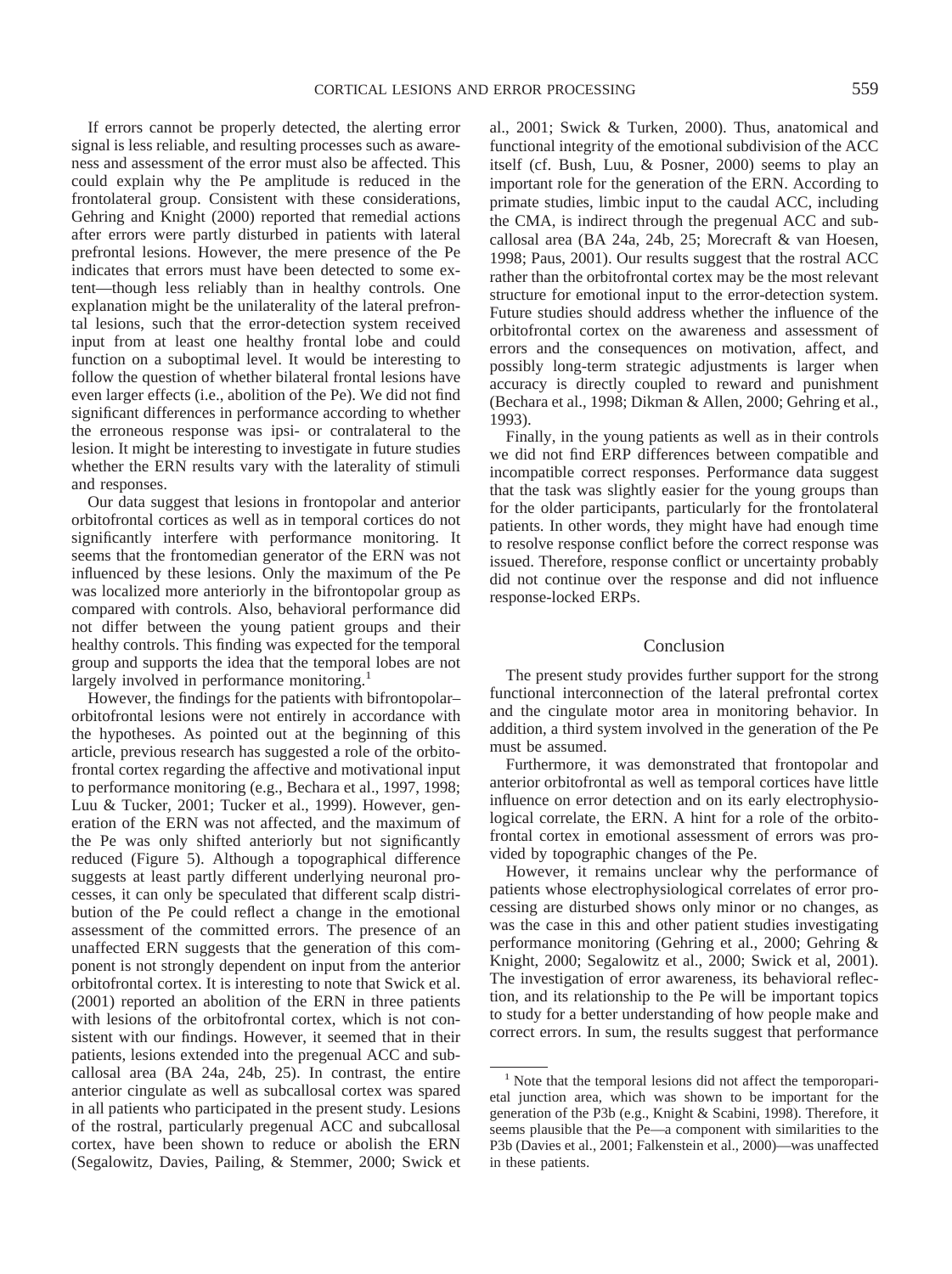monitoring is a very complex set of processes, involving a widespread network of brain structures.

# References

- Barbas, H., & Pandya, D. N. (1989). Architecture and intrinsic connections of the prefrontal cortex in the rhesus monkey. *Journal of Comparative Neurology, 289,* 353–375.
- Bates, J. F., & Goldman-Rakic, P. S. (1993). Prefrontal connections of medial motor areas in the rhesus monkey. *Journal of Comparative Neurology, 336,* 211–228.
- Bechara, A., Damasio, H., Tranel, D., & Anderson, S. W. (1998). Dissociation of working memory from decision making within the human prefrontal cortex. *The Journal of Neuroscience, 18,* 428–437.
- Bechara, A., Damasio, H., Tranel, D., & Damasio, A. R. (1997, February 28). Deciding advantageously before knowing the advantageous strategy. *Science, 275,* 1293–1295.
- Bechara, A., Tranel, D., Damasio, H., & Damasio, A. R. (1996). Failure to respond autonomically to anticipated future outcomes following damage to prefrontal cortex. *Cerebral Cortex, 6,* 215–225.
- Botvinick, M. M., Braver, T. S., Barch, D. M., Carter, C. S., & Cohen, J. D. (2001). Conflict monitoring and cognitive control. *Psychological Review, 108,* 624–652.
- Bush, G., Luu, P., & Posner, M. I. (2000). Cognitive and emotional influences in anterior cingulate cortex. *Trends in Cognitive Sciences, 4,* 215–222.
- Carter, C. S. (2001, June). *Modular functional contributions of medial and lateral frontal cortex to executive control: Evidence from event-related fMRI and ERP.* Paper presented at TENNET XII, Montreal, Quebec, Canada.
- Carter, C. S., Braver, T. S., Barch, D. M., Botvinick, M. M., Noll, D., & Cohen, J. D. (1998, May 1). Anterior cingulate cortex, error detection, and the online monitoring of performance. *Science, 280,* 747–749.
- Carter, C. S., MacDonald, A. M., III, Botvinick, M., Ross, L. L., Stenger, V. A., Noll, D., & Cohen, J. D. (2000). Parsing executive processes: Strategic vs. evaluative functions of the anterior cingulate cortex. *Proceedings of the National Academy of Sciences, 97,* 1944–1948.
- Coles, M. G. H., Scheffers, M. K., & Holroyd, C. (1998). Berger's dream? The error-related negativity and modern cognitive psychophysiology. In H. Witte, U. Zwiener, B. Schack, & A. Döring (Eds.), *Quantitative and topological EEG and MEG analysis* (pp. 96–102). Jena-Erlangen, Germany: Druckhaus Mayer Verlag.
- Coles, M. G. H., Scheffers, M. K., & Holroyd, C. B. (2001). Why is there an ERN or Ne on correct trials? Response representations, stimulus-related components, and the theory of errorprocessing. *Biological Psychology, 56,* 173–189.
- Davies, P. L., Segalowitz, S. J., Dywan, J., & Pailing, P. E. (2001) Error-negativity and positivity as they relate to other ERP indices of attentional control and stimulus processing. *Biological Psychology, 56,* 191–206.
- Dehaene, S., Posner, M. I., & Tucker, D. M. (1994). Localization of a neural system for error detection and compensation. *Psychological Science, 5,* 303–305.
- D'Esposito, M., Postle, B. R., & Rypma, B. (2000). Prefrontal cortical contributions to working memory: Evidence from event-related fMRI studies [Electronic version]. *Experimental Brain Research, 133,* 3–11.
- Dikman, Z. V., & Allen, J. J. B. (2000). Error monitoring during reward and avoidance learning in high- and low-socialized individuals. *Psychophysiology, 37,* 43–45.
- Falkenstein, M., Hielscher, H., Dziobek, I., Schwarzenau, P., Hoormann, J., Sundermann, B., & Hohnsbein, J. (2001). Action monitoring, error detection, and the basal ganglia: An ERP study. *NeuroReport, 12,* 157–161.
- Falkenstein, M., Hohnsbein, J., Hoormann, J., & Blanke, L. (1990). Effects of errors in choice reaction tasks on the ERP under focused and divided attention. In C. H. M. Brunia, A. W. K. Gaillard, & A. Kok (Eds.), *Psychophysiological brain research* (pp. 192–195). Tilburg, the Netherlands: Tilburg University Press.
- Falkenstein, M., Hoormann, J., Christ, S., & Hohnsbein, J. (2000). ERP components on reaction errors and their functional significance: A tutorial. *Biological Psychology, 51,* 87–107.
- Gehring, W. J., Goss, B., Coles, M. G. H., Meyer, D. E., & Donchin, E. (1993). A neural system for error detection and compensation. *Psychological Science, 4,* 385–390.
- Gehring, W. J., Himle, J., & Nisenson, L. G. (2000). Actionmonitoring dysfunction in obsessive–compulsive disorder. *Psychological Science, 11,* 1–6.
- Gehring, W. J., & Knight, R. T. (2000). Prefrontal-cingulate interactions in performance monitoring. *Nature Neuroscience, 3,* 516–520.
- Goldman-Rakic, P. S. (1996). Regional and cellular fractionation of working memory. *Proceedings of the National Academy of Sciences, 93,* 13473–13480.
- Gratton, G., Coles, M. G. H., & Donchin, E. (1983). A new method for off-line removal of ocular artifact. *Electroencephalography and Clinical Neurophysiology, 55,* 468–484.
- Gruber, O., & von Cramon, D. Y. (2001). Domain-specific distribution of working memory processes along human prefrontal and parietal cortices: A functional magnetic resonance imaging study. *Neuroscience Letters, 297,* 29–32.
- Hazeltine, E., Poldrack, R., & Gabrieli, J. D. E. (2000). Neural activation during response competition. *Journal of Cognitive Neuroscience, 12*(Suppl. 2), 118–129.
- Hohnsbein, J., Falkenstein, M., & Hoormann, J. (1998). Performance differences in reaction tasks are reflected in event-related brain potentials (ERPs). *Ergonomics, 41,* 622–633.
- Holroyd, C. B. (2001). *Reinforcement learning and the errorrelated negativity: A computational and neurophysiological investigation.* Unpublished doctoral dissertation, University of Illinois at Urbana–Champaign.
- Holroyd, C. B., Dien, J., & Coles, M. G. H. (1998). Error-related scalp potentials elicited by hand and foot movements: Evidence for an output-independent error-processing system in humans. *Neuroscience Letters, 242,* 65–68.
- Holroyd, C. B., Reichler, J., & Coles, M. G. H. (1999). Is the error-related negativity generated by a dopaminergic error signal for reinforcement learning? Hypothesis and model. *Journal of Cognitive Neuroscience, 11,* 45.
- Huynh, H., & Feldt, L. S. (1970). Conditions under which mean square ratio repeated measurements designs have exact *F* distributions. *Journal of the American Statistical Association, 65,* 1582–1589.
- Kiehl, K. A., Liddle, P. F., & Hopfinger, J. B. (2000). Error processing and the rostral anterior cingulate: An event-related fMRI study. *Psychophysiology, 37,* 216–223.
- Knight, R. T., & Scabini, D. (1998). Anatomic bases of eventrelated potentials and their relationship to novelty detection in humans. *Journal of Clinical Neurophysiology, 15,* 3–13.
- Kopp, B., Rist, F., & Mattler, U. (1996). N200 in the flanker task as a neurobehavioral tool for investigating executive control. *Psychophysiology, 33,* 282–294.